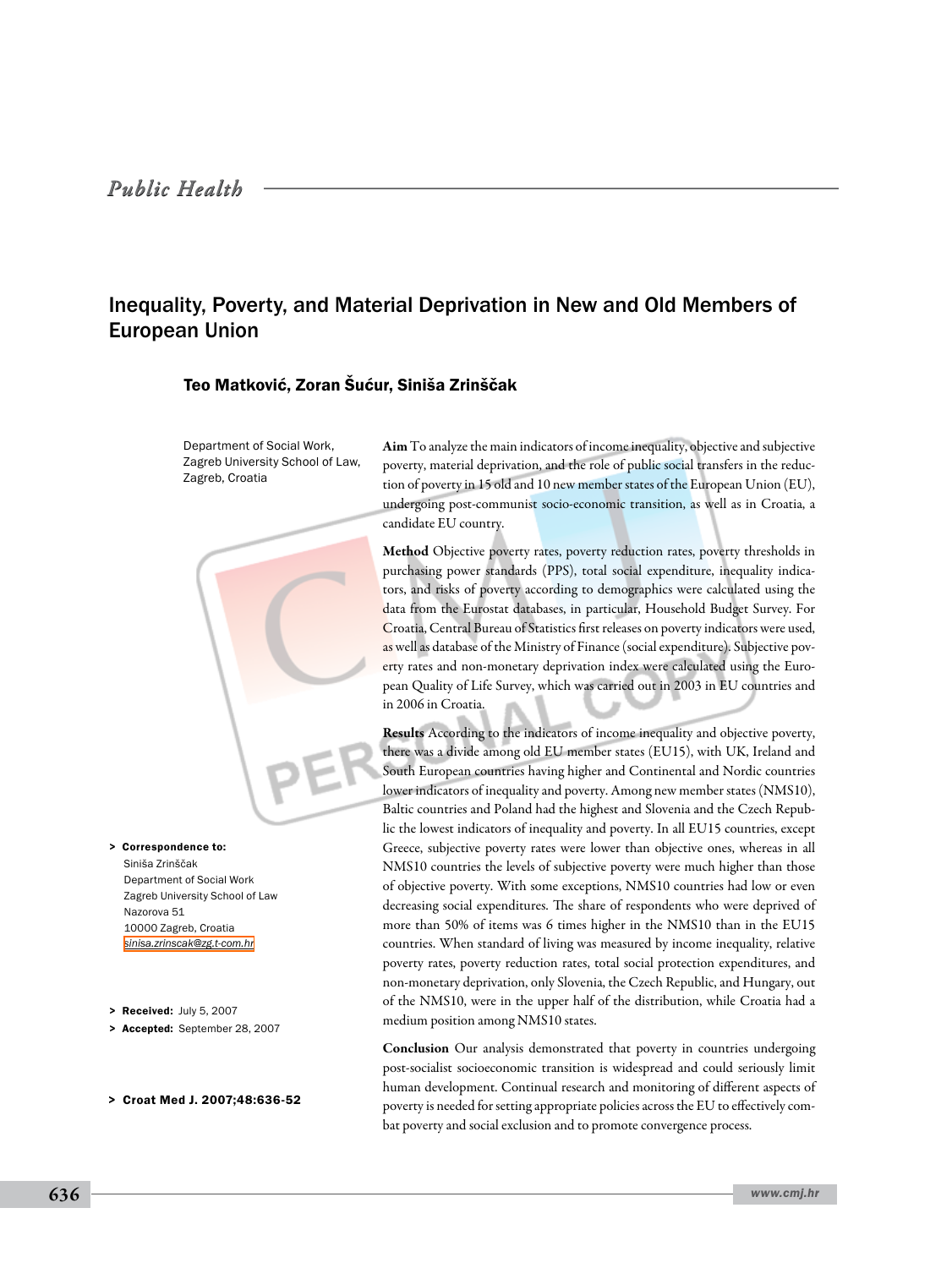Poverty exists in all societies, but its magnitude and depth are very different in different countries. There is also a lack of agreement on the scope of poverty within society, which is influenced by the fact that poverty itself is an ambiguous and controversial notion. Poverty is a "social construct" (1,2) and may be defined in an absolute or relative sense. The absolute poverty is commonly defined as the lack of material or financial resources necessary for survival or meeting basic needs, while the relative poverty implies exclusion from a way of life deemed to be minimally decent or acceptable in a society in which someone lives (3-7). Also, we should differentiate between objective and subjective approaches in measuring poverty. The objective poverty approach refers to objective aspects of one's well-being, most often measured in terms of available resources, such as income and consumption (8). Subjective poverty is the result of people's views, perceptions, or feelings about their situation or well-being. As many politicians have argued that absolute poverty has been eliminated in affluent western countries, it is not surprising that the European Union (EU) and Eurostat (Statistical Office of the EU) embraced the concept of relative poverty. Relative poverty is closely connected with the issue of income inequalities. As a matter of fact, relative poverty is a consequence of the distribution of income.

There are many different indicators of poverty. Most research studies on poverty provide information about a poverty profile (9), which allows an insight into the scope of poverty, groups exposed to the risk of poverty, and the dynamics of poverty during a certain period of time. In most developed EU countries poverty has been studied for more than a century. In contrast to this, poverty research in Croatia and former communist countries, many of them now EU member states, started much later, in the 1980s. The first national research on poverty in Croatia was carried out only in the late 1990s (10,11).

The scope of poverty is correlated with the level of economic prosperity in a society, but it does not depend only on the level of national wealth. Research studies have shown that tax and public social transfer systems have influenced considerably the reduction of poverty and inequality (12,13). Thus, countries with higher social protection expenditures have, as a rule, lower poverty rates and less severe inequalities (14,15).

Poverty is a multidimensional phenomenon. Being poor is not only associated with lack of resources, but also with unsatisfied housing conditions, poor education, or illhealth. However, the connection between poverty and health is complex in terms of causal relationships. However, our analysis was restricted only to poverty and inequality indicators.

This paper aims to analyze main indicators of income inequalities, objective and subjective poverty rates, the composition of the poor, material deprivation, social protection expenditures, and the role of public social transfers in combating poverty in EU countries and Croatia. We aimed to identify the dynamics of poverty and inequality in the 5 year period after 2000 and identify country groups with similar characteristics with regard to the above-mentioned dimensions. In identifying country groups, our aim was also to assess the position of Croatia and new EU member states with regard to the theory of welfare states model, which on the one hand still heavily influences the research on welfare state changes in Western European countries, but on the other hand demonstrates the inability to fully capture all different welfare trends (16-18). In addition, the history and particular post-communist experience, coupled with large differences among different countries, have shown that it is necessary to analyze new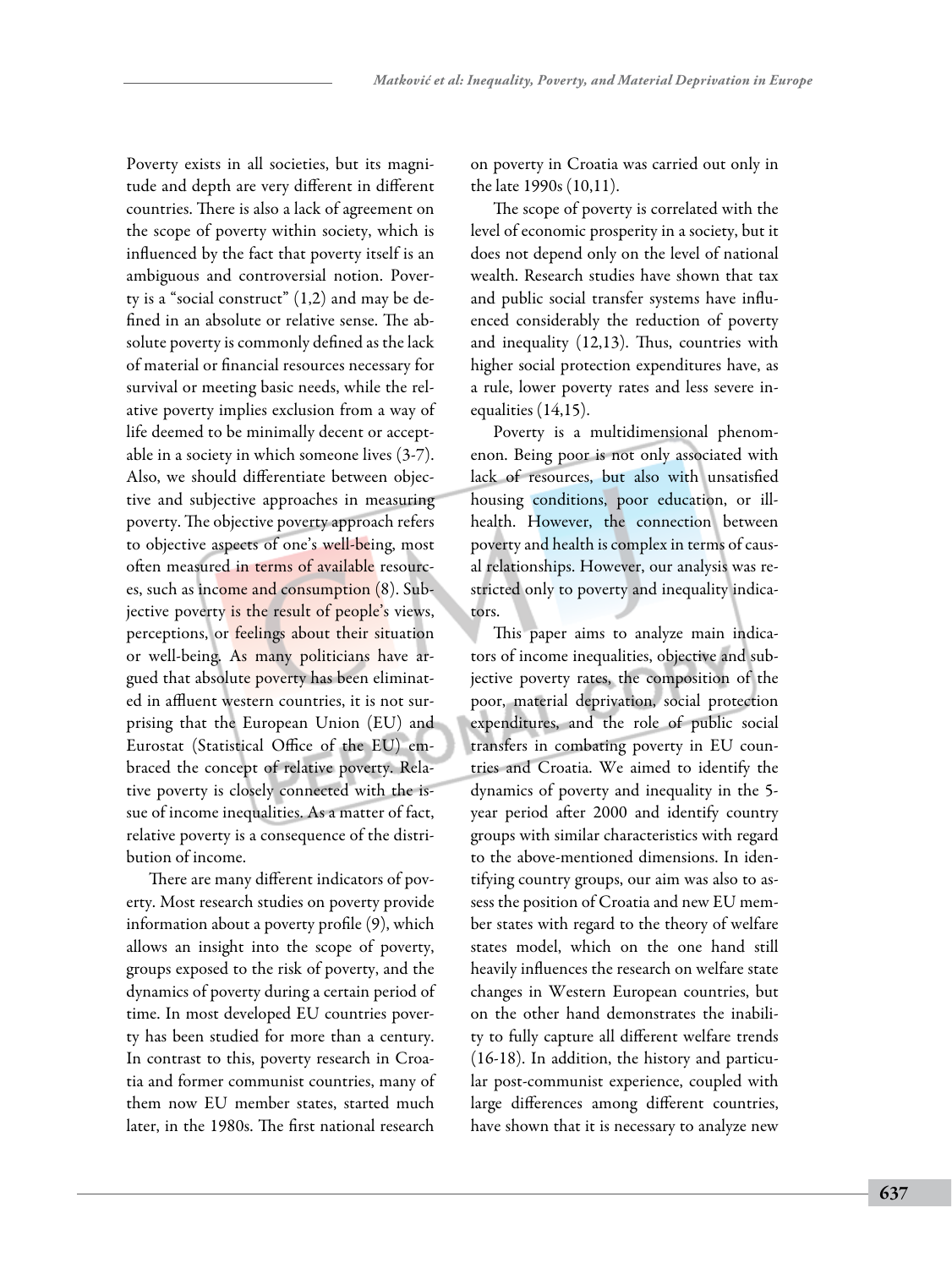emerging social-policy strategies, and not simply to extend Western welfare state models to the new EU member states (19).

# **Methodology**

#### *Indicators and variables (dimensions)*

The analysis in this paper was based on six variables or dimensions, as follows: income inequality, objective and subjective poverty, total social protection expenditures, poverty reduction due to public social transfers, and nonmonetary deprivation.

Two basic income inequality indicators were used: the Gini coefficient and the ratio between the highest and lowest income quintile (S80/S20 quintile share ratio). The Gini coefficient measures inequality across the whole income distribution and can score values between 0 and 1, where the value 0 presents absolute or perfect equality (everyone has the same income), while the value 1 presents the maximum possible inequality (one person has all income, and all other have nothing). The closer the Gini coefficient gets to 1, the grater are the inequalities in society. S80/ S20 quintile share ratio is the ratio of total income received by the 20% of the population with the highest income to that received by the 20% of the population with the lowest income.

Objective poverty was defined in a relative sense and based on the concept of income (income poverty). We opted for the relative concept of poverty because it allowed us to analyze poverty rates in time perspective. Also, the data on absolute poverty were not available for most EU countries, in particular the "old" EU members. Relative poverty rate (or headcount rate) is the percentage of persons whose equivalized net income is below the poverty threshold. In the case of so called Laeken indicators (18 indicators of poverty and social exclusion

adopted at the 2001 EU Council in Laeken, Belgium), this cut-off point is, according to the EU official poverty line, at 60% of the median equivalized income after social transfers (*<http://www.poverty.org.uk/summary/eu.htm>*). The household equivalized income was calculated as the ratio of the total net household income and the number of equivalent adults using the modified Organization for Economic Cooperation and Development (OECD) equivalence scale (this scale assigns the coefficient 1 to the first adult household member, 0.5 to other adults in the household, and 0.3 to children under 15). In this way, the same equivalent income was assigned to each household member, but taking into account the composition of the household and economies of scale.

As a part of Laeken indicators, the poverty rates were calculated for both sexes, various age groups, the most frequent activity of the respondent, and household type. A subset of those categories was used for this study. Besides, the values of the poverty thresholds expressed in purchasing power standards (PPS) were analyzed. PPS are a fictitious currency exchange rate, which eliminate the impact of price level differences across countries. Thus 1 PPS will buy a comparable basket of goods and services in each country.

Poverty reduction rate was calculated by comparing the poverty rates before and after social transfers. Poverty rates were calculated in relation to the threshold defined as 60% of the median equivalized income. All public cash social transfers were divided in two categories, as follows: pensions (old-age and survivors' pensions) and other cash transfers (eg, disability benefits, sick-leave benefits, child allowances, maternity benefits, unemployment benefits, and social assistance).

Although we chose the relative poverty line as key poverty measurement, other poverty indicators (subjective poverty rates and depriva-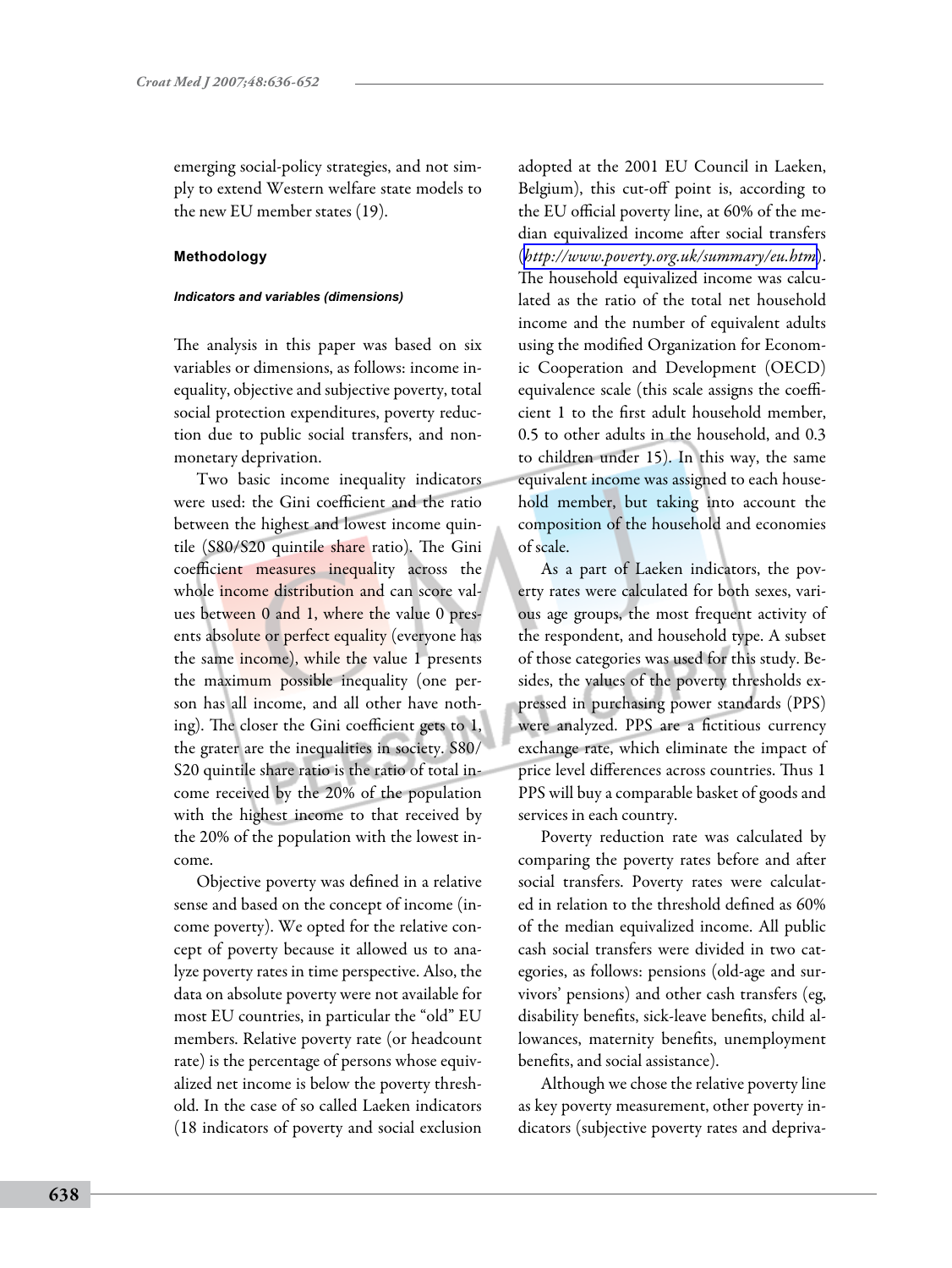tion indices) were also used. Subjective poverty and deprivation indicators were available for only certain years. They served as an additional source of information about poverty in the analyzed countries.

According to the subjective method, it is assumed that people themselves can best assess their welfare. The subjective poverty lines can be based on an absolute or relative concept of poverty. It depends on approaches to subjective welfare. However, the subjective method has many disadvantages in terms of methodology and international comparisons (20,21). Subjective poverty rates depend to a large degree on social reference groups, previous standards of living, or future aspirations. There are wide variations in socio-economic circumstances between countries, meaning that the subjective poverty lines are less suitable for comparisons across time and space. As a rule, the subjective method results in higher poverty rates than the objective one. The strength of association between objective and subjective welfare indicators seems to be different in different studies (3,21-23) and far from being stable. In this article, to measure subjective poverty, respondents from the European Quality of Life Survey (EQLS) were asked to answer the question "Is your household able to make ends meet?" Subjectively poor were considered those answered "with difficulties" or "with great difficulties." This question is very similar to the Minimum Income Question (MIQ), which tends to identify what income is needed to "make ends meet," and the concept of absolute poverty.

To determine the non-monetary deprivation index, 9 items from the EQLS were arbitrarily selected. These 9 items referred to 3 dimensions of the living standard, as follows: housing facilities (having an indoor flushing toilet), durable goods (having car, having washing machine), and basic requirements and necessities (keeping home adequately warm; paying for a week's annual holiday; replacing any worn-out furniture; having a meal with meat/fish every second day if wanted; buying new, rather than second-hand clothes; having friends or family for a drink or meal at least once a month). For each item (except indoor flushing toilet) respondents were asked to answer if their household possessed a certain item, and if not, whether it was because they were not able to afford it or they did not want it. In doing so, preferences were separated from an inability to afford the item at issue. Thus, respondents were considered to be deprived of an item only if they responded that they were not able to afford it (enforced lack of items). Finally, shares (percentages) of people deprived of none, 1-2, 3-4, and 5-9 items were identified in each country. There always remains the issue how to construct the deprivation index. We accepted the simplest way which ascribes the same weight to each item or dimension. This method has its drawbacks because all items are not equally important. It would be better to assign different weights to different items depending on how many people in certain country possess an item (24,25). In this way, if an item is common in a particular country, a person not possessing that item would be assigned high weight, and vice versa. However, the issue of weights is not so simple and easy. Some items, eg, relating to housing dimension, may be treated equally, regardless of how many people in the country have the access to them (26). In addition, when we have the distribution which assigns different weights to different items, it remains the issue where to draw a cut-off point in the distribution below which persons are deemed to be at high risk of deprivation.

Comparisons between countries were made on single variables or dimensions. In addition, there was an attempt to compare and rank countries according to more dimensions taken together. For this purpose, five out of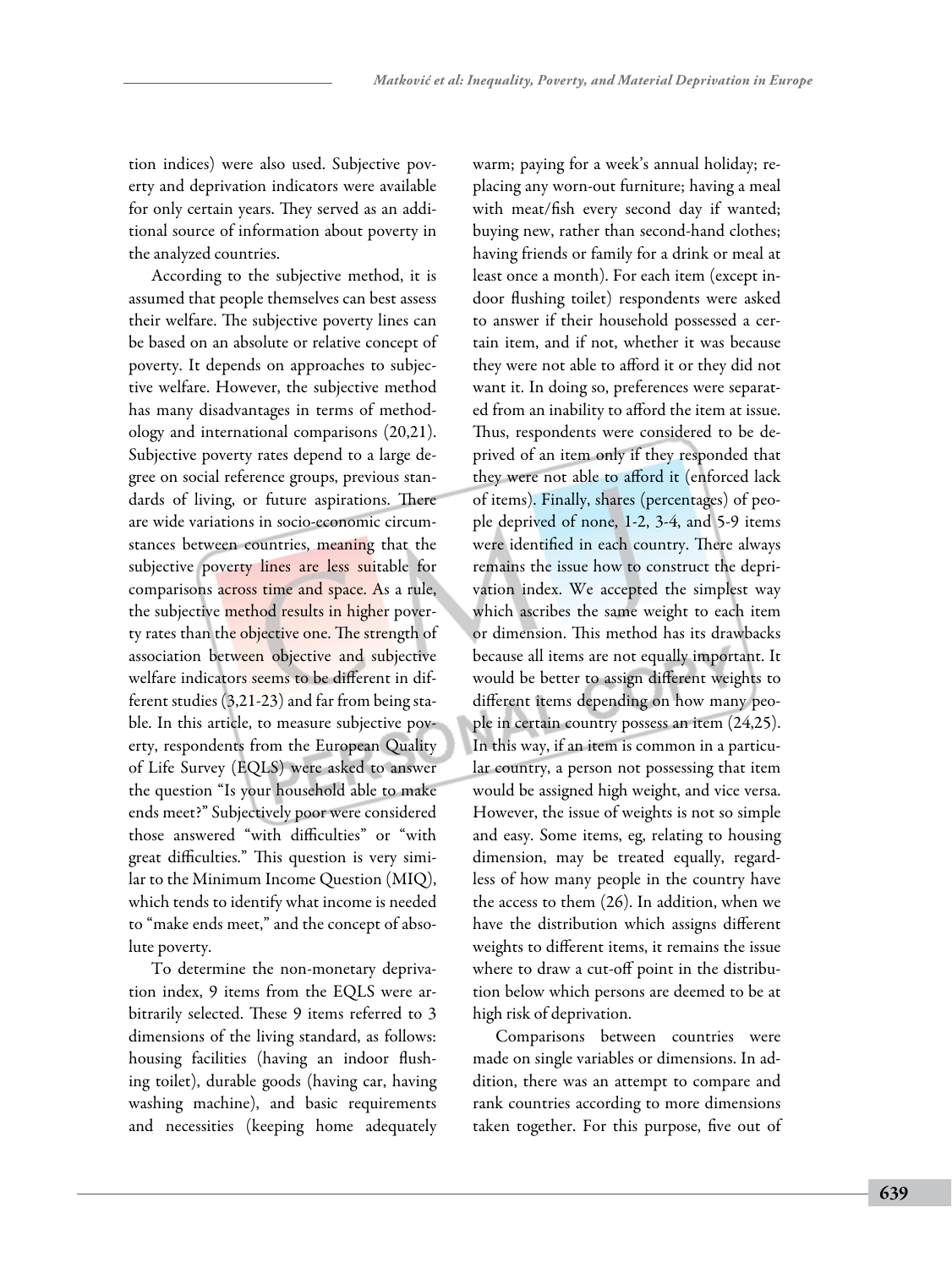| <b>Dimensions</b>             | Relative poverty rate Gini coefficient |                  | Social protection expenditure | Poverty rate reduction   | Non-monetary deprivation  |
|-------------------------------|----------------------------------------|------------------|-------------------------------|--------------------------|---------------------------|
| Relative poverty rate         |                                        | $0.89$ (P<0.001) | $-0.54$ ( $P \le 0.009$ )     | $-0.96$ ( $P<0.001$ )    | $0.52$ ( $P \le 0.012$ )  |
| Gini coefficient              |                                        |                  | $-0.52$ ( $P \le 0.011$ )     | $-0.84$ ( $P<0.001$ )    | $0.61$ ( $P \le 0.002$ )  |
| Social protection expenditure |                                        |                  |                               | $0.55$ ( $P \le 0.006$ ) | $-0.81$ ( $P<0.001$ )     |
| Poverty rate reduction        |                                        |                  |                               |                          | $-0.45$ ( $P \le 0.032$ ) |
| Non-monetary deprivation      |                                        |                  |                               |                          |                           |

six dimensions were selected: income inequality (measured by the Gini coefficient), relative poverty rates, poverty reduction rates, total social protection expenditures, and nonmonetary deprivation (indicator of which was the share of respondents deprived of 5 or more items). The same weight was assigned to each dimension. A range of data values on each dimension was divided in quartiles based on data for EU countries plus Croatia. Each country could score from 0-2 points on each dimension. Concerning dimensions such as poverty reduction rates and total social protection expenditures, countries in the first quartile scored 0 and those in the fourth quartile 2 points. The distribution of scores on other three dimensions (income inequality, relative poverty rates, and non-monetary deprivation) was in reverse order – countries in the first quartile scored 2 and those in the fourth quartile 0 points. On all dimensions countries in the middle quartiles scored 1 point. Thus, each country could score maximally 10 and minimally 0 points. Significantly strong correlation was found between relative poverty rates and inequality  $(r=0.89, P<0.001)$ , what was expected because the relative poverty rate can be taken as a measure of income inequality (Table 1). However, correlation between social protection expenditure and poverty rate reduction was weaker than expected. We assumed that excluding certain dimensions would influence the ranking of countries.

### *Databases*

This paper draws heavily on the Eurostat data. Objective poverty rates, poverty thresholds in

PPS, poverty reduction rates, inequality indicators, and risks of poverty according to gender, age, activity status or household type were all taken from the Eurostat databases (first of all, Household Budget Survey – HBS) and calculated as a part of European statistical indicators on poverty and social exclusion (Laeken indicators). Indicators for Croatia were as well based upon HBS data and calculated according to Laeken methodology, but due to delay in publication, Croatian Central Bureau of Statistics first releases on poverty indicators (27,28) were used instead of the Eurostat database.

Total expenditure on social protection was calculated using the European System of integrated Social Protection Statistics (ESSPROS) methodology. It was retrieved from Eurostat for EU 25 countries and from the Ministry of Finance for Croatia.

Subjective poverty rates and non-monetary deprivation index were calculated using EQLS database. The EQLS was carried out in 2003 in EU countries (29) and in 2006 in Croatia, thanks to the United Nations Development Program (UNDP) Croatia.

#### *Statistical analysis*

Comparisons with regard to income inequality, objective and subjective poverty rates, social protection expenditure, poverty reduction rates, and non-monetary deprivation were made between Croatia and EU countries individually. Due to data limitations, we have excluded new EU entrants Bulgaria and Romania, as well as small EU countries Luxembourg, Cyprus, and Malta. EU25 countries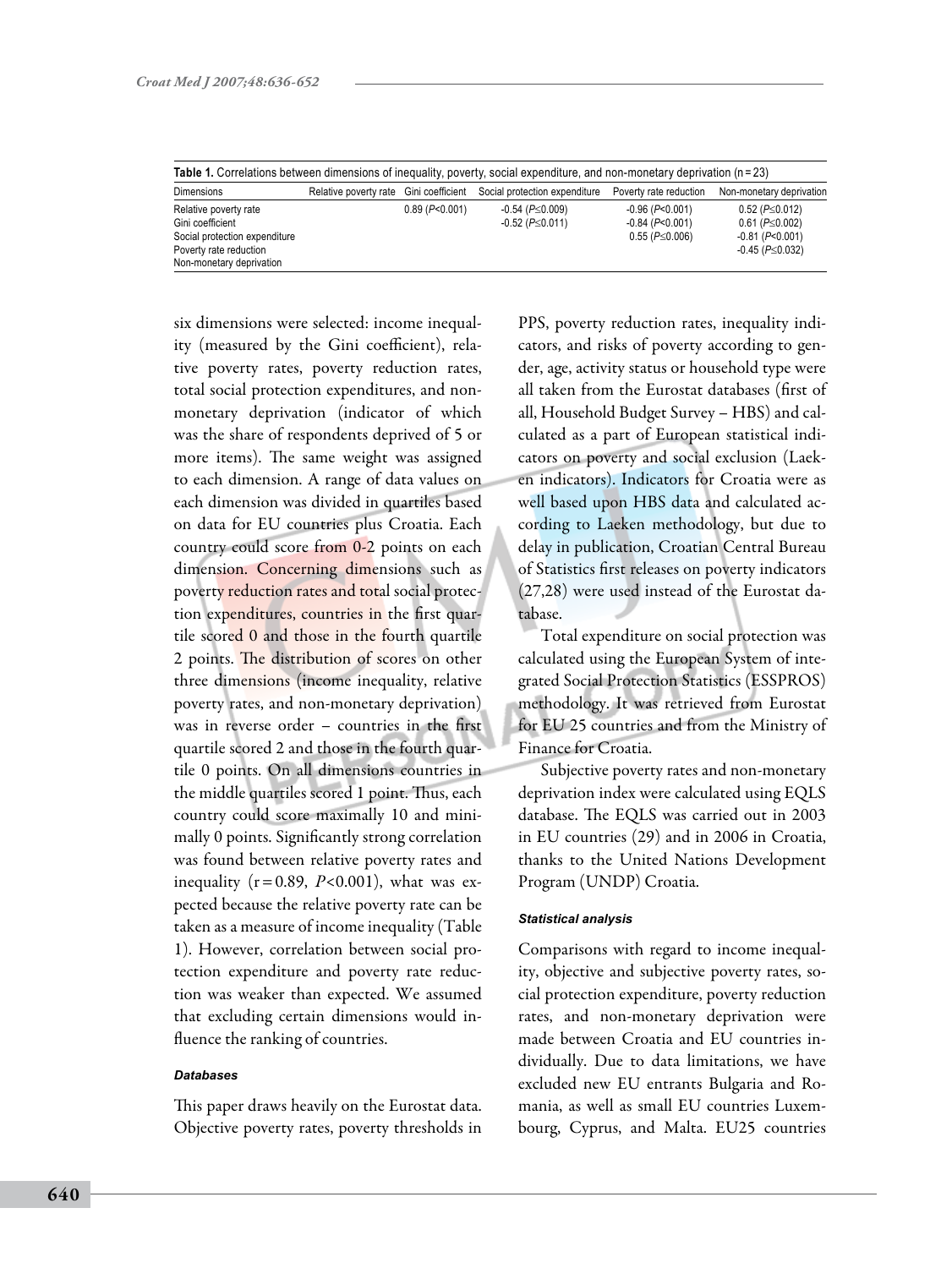were divided in two groups: 1) 15 so called old member states (Austria, Germany, Italy, the Netherlands, United Kingdom, Sweden, Finland, Denmark, Luxembourg, Belgium, Spain, Greece, Portugal, Ireland, and France) which were EU members before May 2004 (EU15) and 2) 10 new member states (Malta, Cyprus, Slovenia, the Czech Republic, Slovakia, Hungary, Poland, Lithuania, Latvia, Estonia) which joined the European Union in May 2004 (NMS10). When comparisons referred to these two EU country groups, Cyprus, Malta, and Luxembourg were included in the analysis. The averages for the EU15 and NMS10 are weighted according to the size of the population across countries. Descriptive and correlation statistics was performed using Statistical Package for the Social Sciences – SPSS version 13.0 for Windows (SPSS Inc., Chicago, IL, USA).

## **Results**

#### *Income inequalities*

When considering the Gini coefficient, both in 2001 and 2005, there was considerable variation within, but not much difference between the EU15 and the NMS10 (Figure 1). Among EU15 there were broadly speaking two groups of countries, those from Continental and Northern Europe with lower inequalities (less than 0.30), and South European and UK/Ireland countries with higher values (above 0.30). A significant rise in inequalities happened in the period 2001-2005 in Germany, Ireland, Italy, and particularly in Portugal. Yet, growth of inequality measured by the Gini coefficient was especially pronounced in the NMS10 countries. Although in 2001 both (EU15 and NMS10) had equal average Gini value, during the observed five year period inequalities in the NMS 10 rapidly overtook EU15 level, thus becoming the part of Europe with most

pronounced inequalities. Despite the presence of inequality growth in all the accession countries, there was a lot of variation in inequality levels among the transition countries, with



**Figure 1.** The Gini coefficients in selected European countries, 2001-2005. Dash stands for the Gini value in 2001, while open circle stands for the Gini value in 2005. White and black bar mark the extent of increase or decrease in the Gini for a given entity during the observed period, respectively. \*Latvia – 2000 and 2005.



**Figure 2.** Income quintile share ratio – S80/S20 (ratio between the national equivalized income of the top 20 per cent of the income distribution to the bottom 20 per cent) in the selected European countries, 2001-2005. Dash stands for income quintile share ratio in 2001, while open circle stands for income quintile share ratio in 2005. White and black bar mark the extent of increase or decrease in income quintile share ratio for given entity during the observed period, respectively. \*Latvia – 2000 and 2005.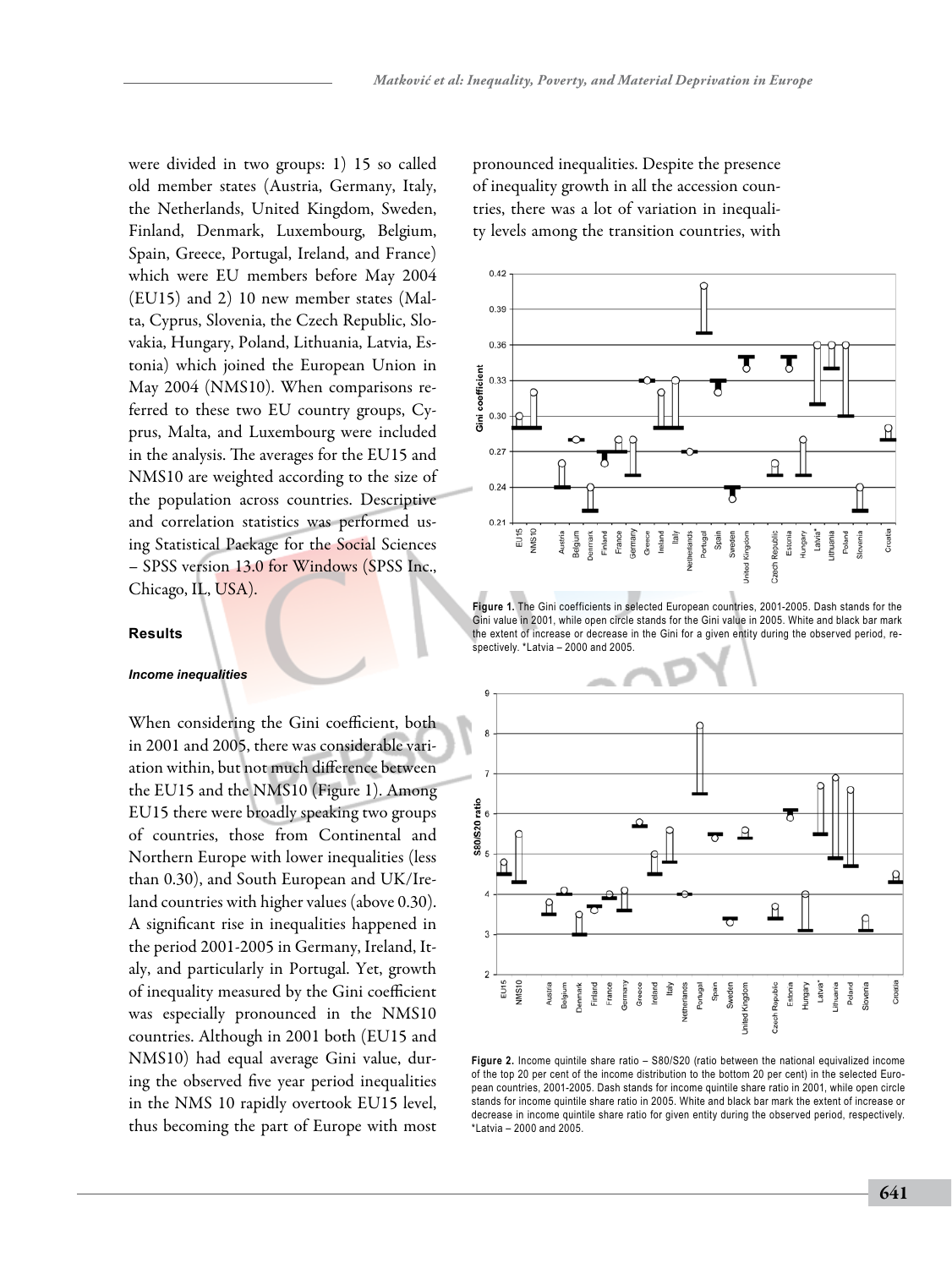Baltic countries and Poland exhibiting greater inequalities. Croatia has had only moderate level of inequality and rather slow inequality growth during the past five years.

Similar results were obtained from the data on income quintile share ratio (Figure 2). When measured in such a way, inequalities have generally increased in the EU15, most prominently in Ireland, Italy, and particularly in Portugal, which reached the highest value in Europe (8.2 in 2005). Again, the NMS10 experienced much higher growth, ie, from 4.3 to 5.5. This ratio was particularly high in Baltic countries and Poland (between 6 and 7). Croatia is still the country with moderate income quintile share ratio, which rose only from 4.3 to 4.5 in the observed period.

#### *Objective and subjective poverty*

Using 60% of median national income as poverty threshold, relative poverty rates in EU countries ranged from 9% (Sweden) to 21%



**Figure 3.** Differentials between objective and subjective poverty rates in selected European countries, 2003. Dash stands for subjective poverty rate, while open circle stands for standardized objective poverty rate. White and black bar mark the extent to which subjective poverty rate is lower than or higher than the objective poverty rate in a given entity, respectively. \*Objective poverty data for 2004. † Objective poverty indicator for 2005. ‡ Objective poverty indicator for 2005, subjective poverty databased upon 2006 study.

(Portugal, Poland, and Lithuania) (Figure 3). Average poverty rates for the EU15 and NMS10 were almost identical (the differential was one percentage point). There were some variations in relative poverty rates both in the EU15 and NMS10. Within the EU15 we can differentiate between South European countries and UK/Ireland (in which headcount rates were between 18% and 21%) and other countries having lower poverty rates (below 15%). Among post-socialist EU countries two country groups may be also identified with respect to the level of relative poverty. The first group was consisted of countries with poverty rates between 18% and 21% (Baltic countries and Poland), while other countries made up the second group (poverty rates between 10% and 13%). Croatia had the poverty rate (18%) which was a little higher than the EU15 or NMS10 averages.

Relative poverty rates remained pretty stable in most EU countries during the 2001- 2005 period. They increased maximally by 1-2 percentage points, except in Poland (5 percentage points) and Lithuania (4 percentage points). However, as population of Poland makes up a great deal of NMS10 population, this influenced the poverty rate in the NMS10 to rise by 3 percentage points. In most countries poverty rates remained unchanged (only in Ireland the poverty rate decreased by one percentage point).

The relative poverty rates are only some of the indicators of the standard of life. It is important to examine the levels of the national poverty thresholds because a lower level of threshold reflects poorer living conditions. In 2004, the average poverty rate of the EU15 was only 2 percentage points lower than that of the NMS10, but the average PPS threshold for a household comprising 2 adults and 2 children in EU15 countries was 2.8 times the average threshold in the NMS10 (Figure 4). The poverty threshold in Croatia amounted to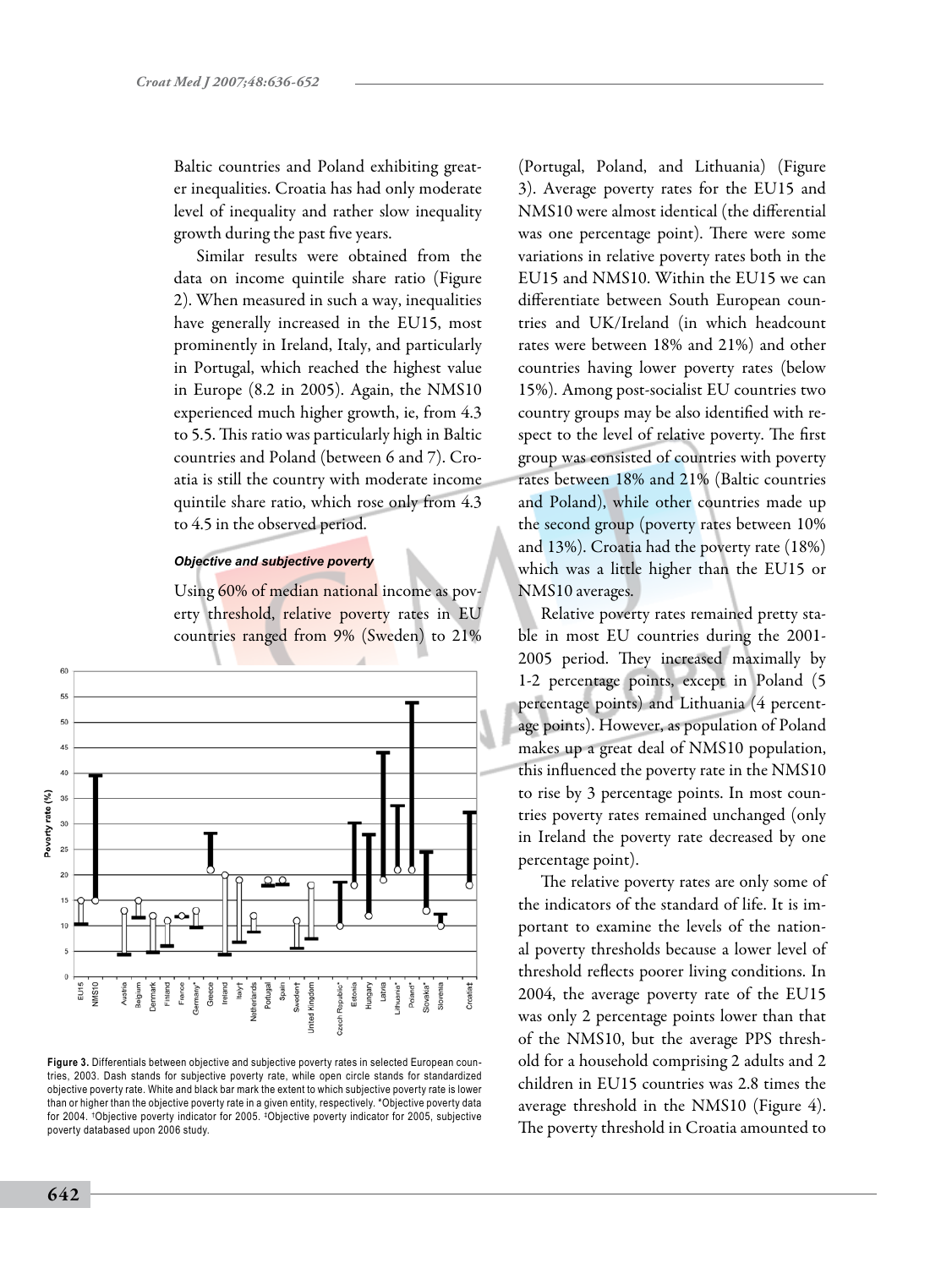49% of the EU15 average. It was 37% higher than the NMS10 average. Out of the NMS10, the poverty thresholds in Slovenia and the Czech Republic were higher than the poverty threshold in Croatia. In principle, countries with lower poverty rates tend to have higher poverty thresholds and vice versa (the UK and Ireland were the exceptions).

There was much more variations in subjective than in objective poverty among the EU countries (Figure 3). Thus, there was a huge difference in subjective poverty rates between the EU15 and NMS10 (it amounted to even 29 percentage points). In all EU15 countries, except Greece, subjective poverty rates were lower than the objective ones. Contrary to that, the levels of subjective poverty were much higher than the levels of objective poverty in all the observed transitional countries. Poland and Latvia had the highest absolute differentials between objective and subjective poverty rates. They were followed by Croatia in which the differential amounted to more than 14 percentage points.

## *The composition of the poor (high risk groups)*

Not all the social groups in any given society are faced with the same risk of poverty. In most EU countries, women were slightly more prone to poverty than men (Figure 5). Only in Poland men had higher poverty risk, while in a few other countries the risk was the same for both genders (Denmark, the Netherlands, and Slovakia). Croatia, and to lesser extent Slovenia, were the exceptions among the transitional countries, having higher difference between poverty risks of men and women and thus were more similar to South European countries, like Italy and Greece.

As far as age is concerned, differences were more pronounced. In most European countries, young and old cohorts carried an additional risk of poverty (Figure 6). Yet, whereas in the majority of EU15 countries old people were exposed to above-average risk, they were well protected from poverty in almost all NMS10 countries. On the other hand, most NMS10 countries suffered from high child poverty – a feature they shared with South Eu-



**Figure 4.** Poverty thresholds for four-person household (2 adults and 2 dependent children) in purchasing power standards (PPS), 2005. PPS is a fictitious currency exchange rate, which eliminates the impact of price level differences across countries. Thus 1 PPS will buy a comparable basket of goods and services in each country.



**Figure 5.** Poverty rates by gender in the selected European countries, 2005. Dash stands for average poverty rate, open circle for the poverty risk for women, and closed circle for poverty risk for men. Black line marks the span from the group with lowest poverty risk to the group with the highest poverty risk for a given entity.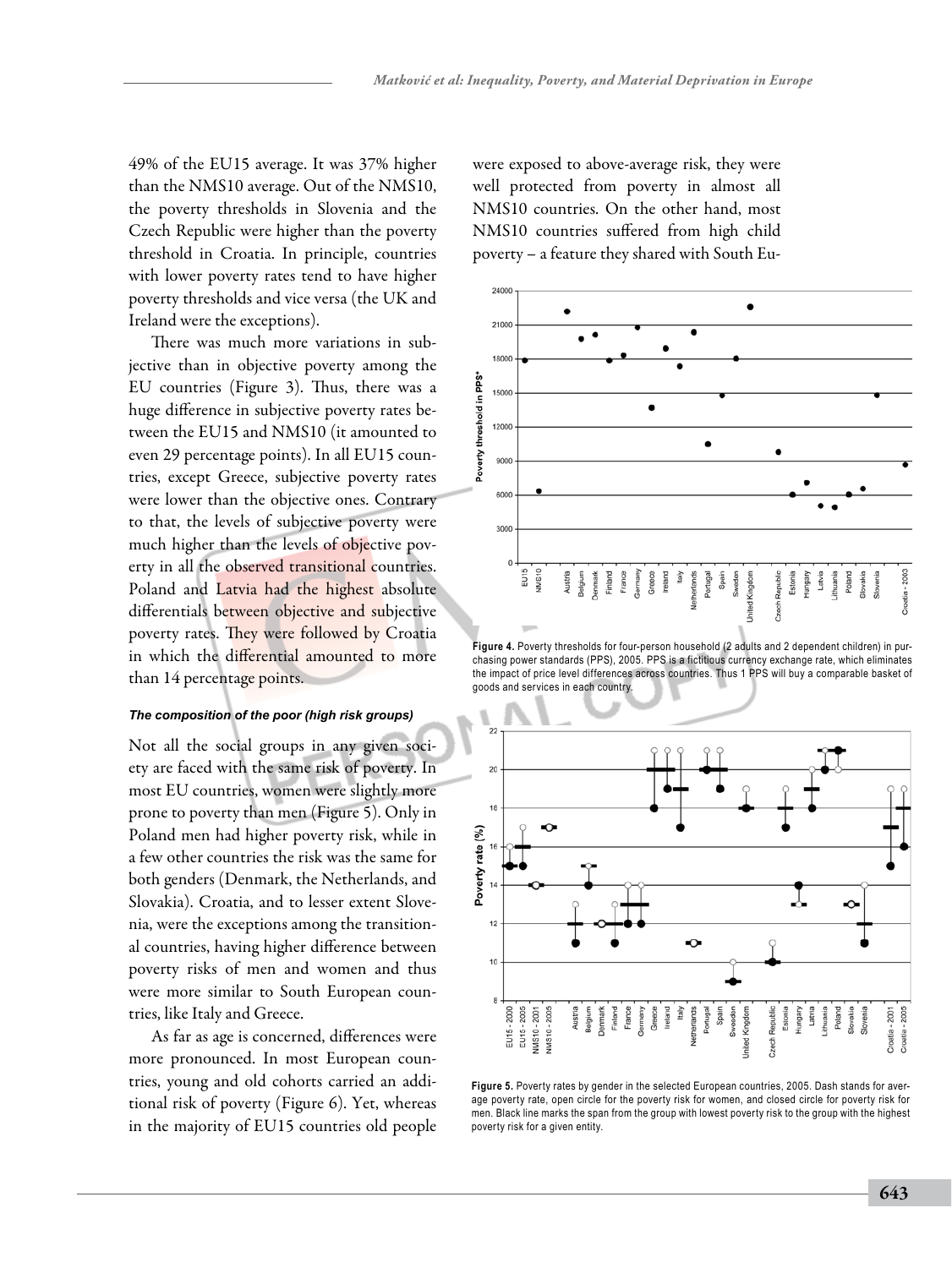

ropean countries and UK/Ireland. In Croatia poverty risk for children was about national

**Figure 6.** Poverty rates for some age groups in the selected European countries, 2005. Dash stands for average poverty rate, open circle for poverty rate among persons aged 0-15 years, gray circle for poverty rate among persons aged 25-49, and closed circle for poverty rate among persons older than 65 years. Black line marks the span from the group with the lowest poverty risk to the group with the highest poverty risk for a given entity.



**Figure 7.** Poverty rates for the population aged 16 and more according to activity status in selected European countries, 2005. Dash stands for average poverty rate (means are different from those for gender and age groups since population is limited to 16+), closed circle for poverty rate for employed persons, gray circle for poverty rate among the unemployed, square for poverty rate among the retired people, and open circle for poverty rate for other inactive population groups. Black line marks the span from the group with the lowest poverty risk to the group with highest poverty risk for a given entity. Poverty rate for the employed in Croatia applies not to all employed persons but to employees only. For the Croatian self-employed this rate is substantially higher (20% in 2001 and 14% in 2005).

average, yet growing, while rather high poverty risk for older cohorts had decreased slightly.

Employment was the most effective protection from poverty in all but 3 observed countries, although there was a substantial minority of the working poor in some Mediterranean and transitional countries (Figure 7). On the other hand, in all countries but Denmark poverty risk was the highest for the unemployed population. In 2005, between one quarter and two thirds of unemployed persons, depending on the country, lived in poverty. This risk was particularly high in transition countries, apart from Slovenia and, to a lesser extent, Croatia. In line with age-related poverty risks, in 2005 retired people in most EU15 countries had slightly above-average risk of poverty (the Netherlands, Italy, France, and Austria being the exceptions), whereas retired people in most NMS10 were better protected than an average citizen.

Since household is a basic consumption unit that shares well-being "for better or worse," it is important to analyze risk of poverty in respect to household type (Figure 8). The pattern was rather unanimous; poverty was substantially more prevalent among single parents with dependent children, single elderly households, and large families with 3 or more children, not necessarily in the given order. As well, poverty risk was about or below average among non-elderly nuclear families with two or fewer children.

#### *Non-monetary deprivation*

Non-monetary deprivation in the NMS10 was much higher than in the EU15. For example, the proportion of not deprived people in the EU15 was 3 times higher than in the NMS10 (Figure 9). The proportion of people who were deprived of more than 50% items was 6 times higher in the NMS10 than in the EU15. In this respect, Croatia was in between these two country groups. Among EU15 countries,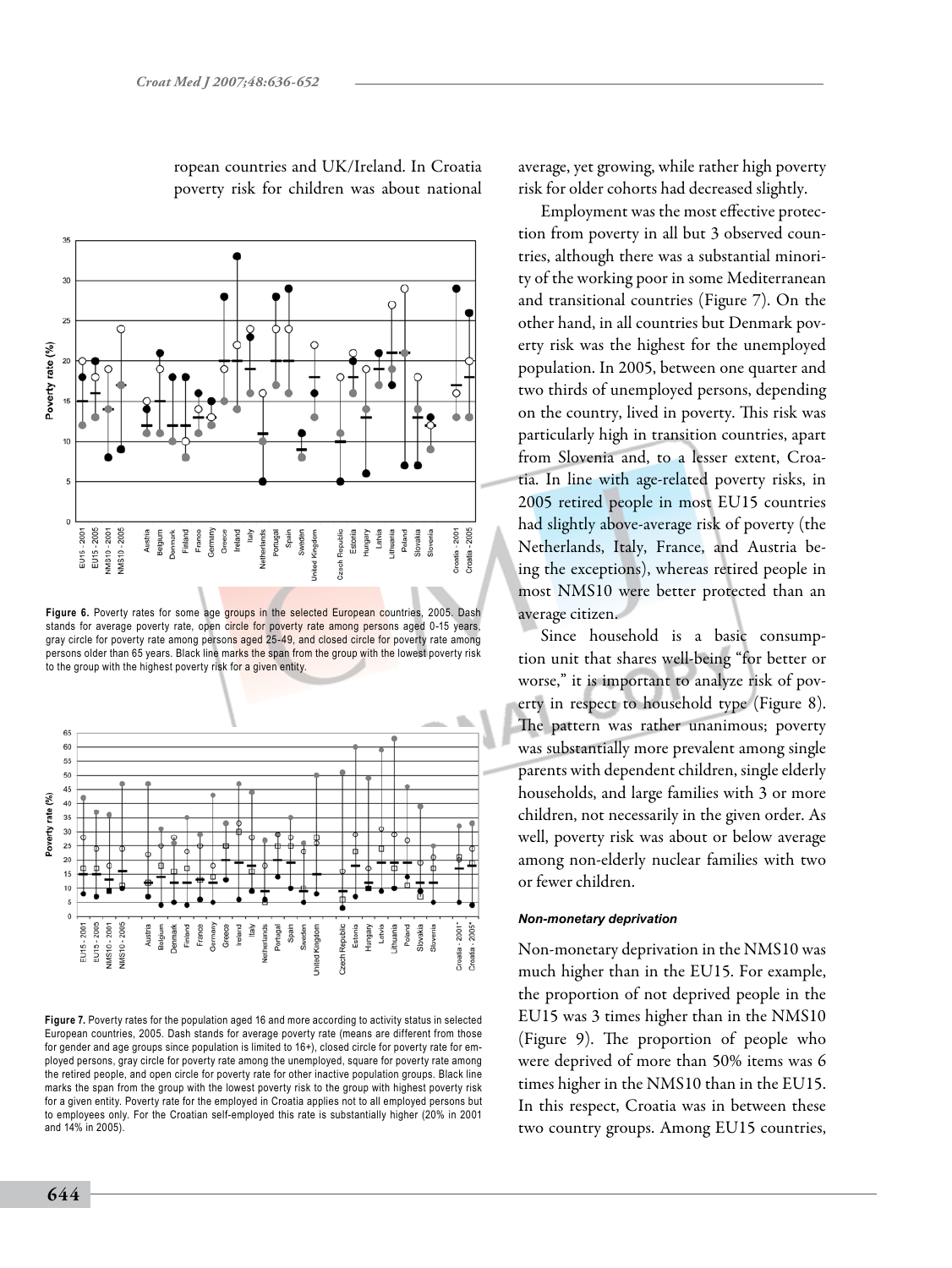only in Greece and Portugal the proportions of people deprived of more than 50% of items were several times higher than the average. The largest share of non-deprived population was in the Netherlands, Denmark, and Austria.

Among NMS10 countries, Lithuania and Latvia had the highest levels of non-monetary deprivation, followed by Estonia and Poland. The lowest level of deprivation was found in Slovenia and the Czech Republic. Other NMS10 countries were between these two country groups. In comparison with post-socialist countries, Croatia was ranked third (after Slovenia and the Czech Republic); about 1/3 of its citizens were not deprived and 14.5% were deprived of more than 50% of items. Only Slovenia almost caught up with EU15 countries in terms of deprivation.

Differences between the old and new EU countries were much greater in terms of nonmonetary deprivation than relative poverty rates. The ratio of the EU15 to the NMS10 for relative poverty rates was 1.1, and for nonmonetary deprivation it was 3 if measured by the share of people who were not deprived. The correlation between relative poverty and non-monetary deprivation was moderate (r=0.52, *P*≤0.012)(Table 1).

# *Social protection expenditures and the role of public social transfers*

According to data on social protection expenditures, in 2004 there was a clear divide between old and new member states, although with some notable exceptions (Figure 10). In general, old member states had social expenditures which were around 26% of the country's GDP. It was highest in Sweden, where the value was even higher than 30%, while Spain and Ireland were the lower outliers with expenditures of less than 20%. In majority of EU15 countries, there was a slow rise of expenditures from 2000 to 2004. On the contrary, new member states had in general



**Figure 8.** Poverty rates according to household type in selected European countries, 2005. Dash stands for average household poverty rate, closed circle for poverty rate for households with two adults and three or more dependent children, square for poverty rate for households with two adults and two dependent children, rhomb for poverty rate for households with two adults younger than 65 and without dependent children, square for poverty rate for the elderly (65+) single adult households, and open circle for poverty rate for single parents with dependent children. Black line marks the span from the group with the lowest poverty risk to the group with the highest poverty risk for a given entity.

lower expenditures, which in some of them have even been decreasing for the last years. Exceptions were Slovenia and Croatia with higher social expenditures, although Croatian social expenditures were also decreasing significantly in last years (from 26.7% in 2000 to 23.4% in 2004).

As far as the efficiency of social transfers in the reduction of poverty is concerned, the majority of old member states had rather high poverty reduction rates due to both pensions and other social transfers, totaling between 60% and 70% for most countries (Figure 11). In Sweden, poverty reduction is as high as 79%, whereas social transfers in Greece, Ireland, Italy, Portugal, Spain, and the UK were below-average effect in reducing poverty. Pretty high degree of poverty reduction was also observed in the majority of new member states, with lower percentages in three Baltic states and Croatia. Still, even in those countries, poverty reduction rates were similar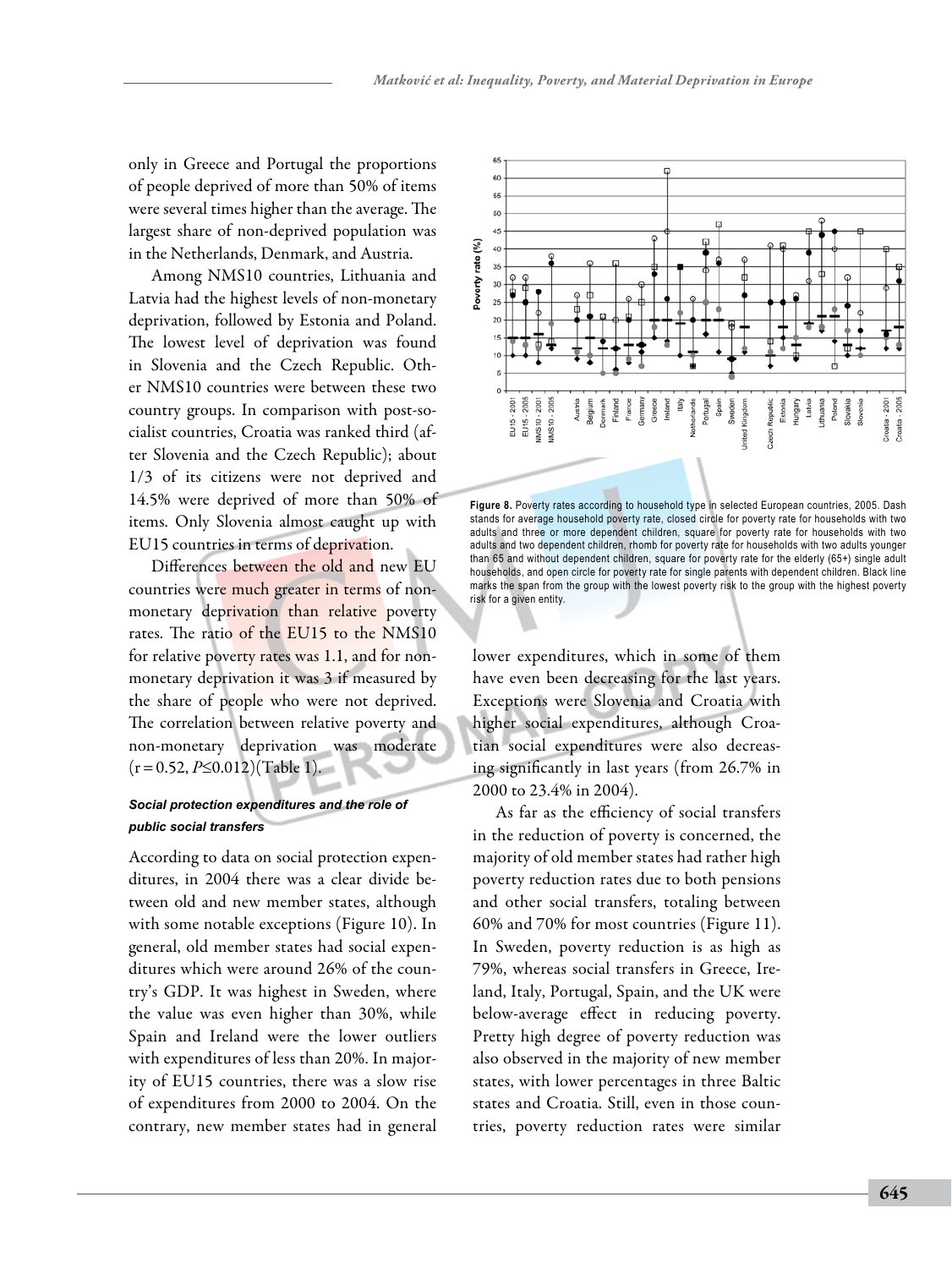| Layers | Score (1-10) <sup>†</sup> | Countries (score)                                                                                                       |
|--------|---------------------------|-------------------------------------------------------------------------------------------------------------------------|
| 5      | $8 - 10$                  | Sweden (10), Austria (9), Denmark (9), Finland (8)                                                                      |
| 4      | $6 - 7$                   | the Netherlands (7), France (7), Slovenia (7), the Czech Republic (8), Belgium (6), Germany (6), Hungary (6), Italy (6) |
|        | 4-5                       | UK (5), Croatia (5), Spain (4), Slovakia (4)                                                                            |
|        | $2 - 3$                   | Greece (3), Ireland (3), Portugal (3), Poland (2), Estonia(2)                                                           |
|        | $0 - 1$                   | Latvia (1), Lithuania (0)                                                                                               |

\*1 – Income inequality (measured by Gini coefficients), 2 – relative poverty rates, 3 – poverty reduction rates, 4 – total social protection expenditures, and 5 – non-monetary depriva-<br>tion (indicator of which was the shar †A range of data values on each dimension was divided in quartiles on the basis of data for EU countries plus Croatia. Each country could score from 0-2 points on single dimen-

sion. Concerning dimensions such as poverty reduction rates and total social protection expenditures, countries in the first quartile scored 0 and those in the fourth quartile 2 points. The distribution of scores on other three dimensions (income inequality, relative poverty rates and non-monetary deprivation) was in reverse order: countries in the first quartile scored 2 and those in the fourth quartile 0 points. On all dimensions countries in the middle quartiles scored 1 point. Thus, each country could score maximally 10 and minimally 0 points.

(or even higher) to reduction rates in Spain, Greece, and Portugal. The effect of pensions varied due to different pension arrangements in different states, but in cases where pensions did not have significant effect, this was compensated by other social transfers. Thus, Den-



**Figure 9.** Share of the people affected by different levels of non-monetary deprivation for selected European countries, 2003. Non-monetary deprivation was based on nine items from the EQLS. These 9 items referred to 3 dimensions of the standard of life: housing facilities (having an indoor flushing toilet), durable goods (having a car, having a washing machine) and basic requirements and necessities (keeping home adequately warm; paying for a week's annual holiday; replacing any worn-out furniture; having a meal with meat/fish every second day if wanted; buying new, rather than second-hand clothes; having friends or family for a drink or meal at least once a month).) Respondents were asked whether their household possessed each item (except indoor flushing toilet), and if not, whether it was because they were not able to afford it or they did not want it. Respondents were taken to be deprived of an item only if they responded not to be able to afford it (enforced lack of items). Shares (percentages) of people deprived of none, 1-2, 3-4 and 5-9 items were taken as indicators of different levels of non-monetary deprivation. Dash stands for the proportion of those not deprived, open circle for the proportion of those deprived of 1-2 items, gray circle for the proportion of those deprived of 3-4 items, and black dot for the proportion of those deprived of 5-9 items. Black line links different levels of non-monetary deprivation for a given entity.

mark, Finland, Sweden, and Croatia had significantly higher reduction rates due to other social transfers rather than pension, although Croatia had lower overall reduction rate than the mentioned countries.

#### *Provisional ranking of countries*

In previous parts of the article, countries were analyzed on each dimension separately. However, if countries are compared according to the five selected dimensions taken together (the Gini coefficients, relative poverty rates, poverty reduction rates, total social protection expenditures, and non-monetary deprivation), they can be roughly ranked into five groups or layers (Table 2). All countries in the layer with the highest score are so called old member states (three Scandinavian countries and Austria). The fourth layer comprises continental European countries (the Netherlands, Belgium, Germany, France), Italy (as South European country) plus Slovenia, the Czech Republic and Hungary. Only the countries in these two layers scored more than half of the points on the 0-10 scale. The worst situation was in Baltic countries (layer 1) and in the country group consisting of two South European countries (Greece, Portugal) plus Ireland and Poland. Croatia was in the middle of the distribution with Spain, Slovakia, and the UK. Out of the NMS10, only Slovenia, the Czech Republic, and Hungary were in the upper half of the distribution. On the other hand, as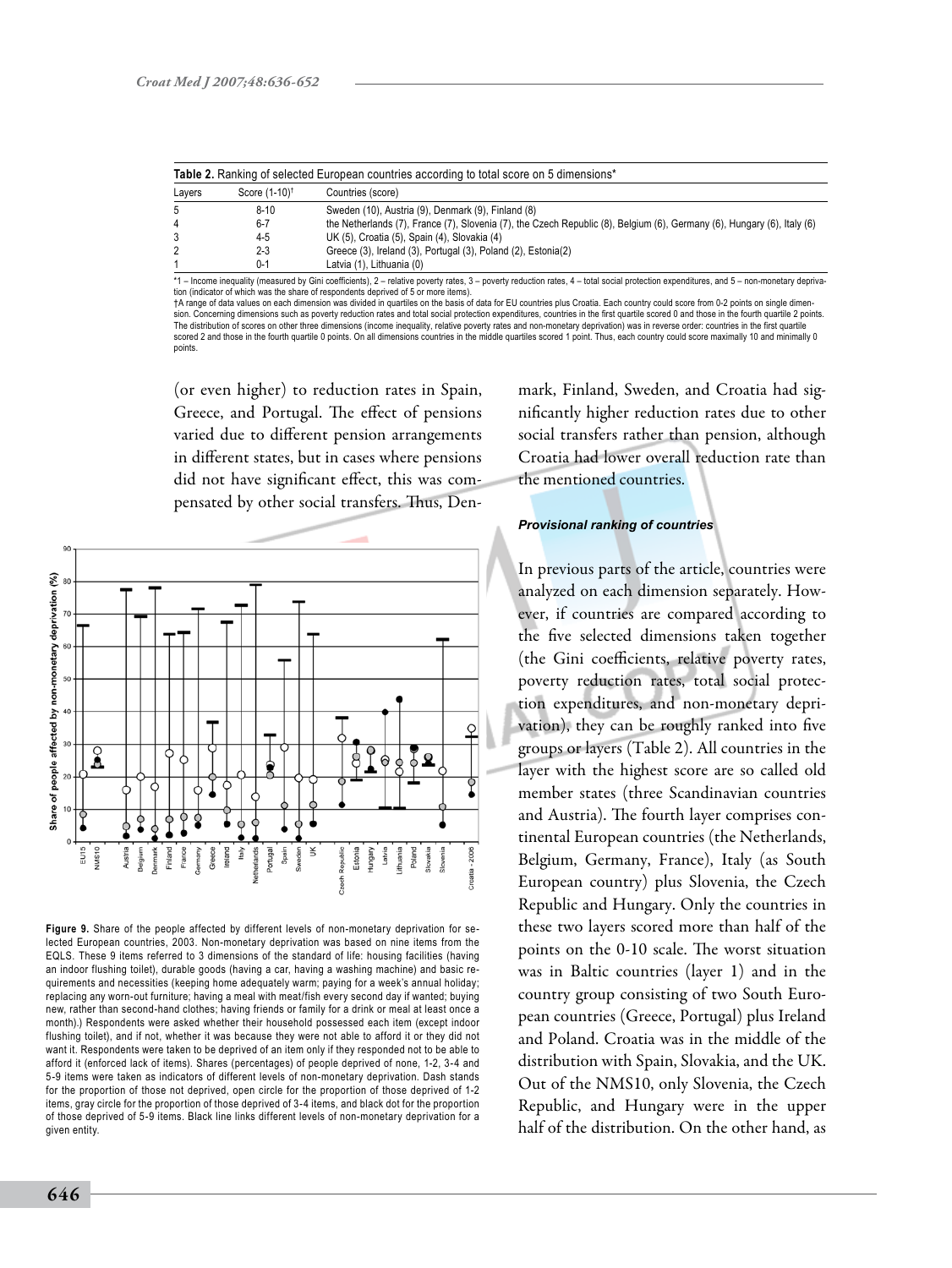much as five EU15 countries were in the bottom half of the distribution (a mix of South European and UK/Ireland countries).

## **Discussion**

Our data demonstrated that each country had its specificities and that sometimes not easily observable trends existed. Yet there were some common patterns that enabled us to group the observed countries. Concerning the inequality (the Gini coefficient and quintile share ratio) and poverty data (relative poverty rate) there was a clear divide within the EU15 between UK/Ireland and South European countries on the one hand, and Continental and Nordic countries on the other. Among the new EU countries, Baltic countries emerged as a distinct group, in many cases coupled with Poland. Slovenia and the Czech Republic are usually positioned on the other end, showing more favorable conditions, while other countries are mostly in between, having different values on different indicators. In the period 2001-2005, EU countries experienced very slow rise of relative poverty, and a somewhat more marked rise of inequality, which was rather significant in a few countries, particularly in Portugal, Poland, Latvia, and Lithuania.

The rise of inequality and poverty in new EU member states is mainly connected with the nature of transition which radically changed the communist system of social security, and introduced the market-based inequalities. Transition difficulties, visible in the significant drop of GDP and rising unemployment, particularly in the beginning of the 1990s, contributed to the change in the social structure of society (30,31). The level of inequality in the communist period was low in all countries, although there were also marked differences that, in association with different transition processes, played a role in the variations existing today in the transition countries.

In all NMS10 subjective poverty rates were higher than the objective ones. The reverse situation occurred in all EU15 countries with the



**Figure 10.** Social protection expenditures as percentage of gross domestic product in selected European countries, 2000-2004. Dash stands for social protection expenditure in 2000, while open circle stands for social protection expenditure in 2004. White and black bar respectively stand for the extent of increase or decrease in social protection expenditures for a given entity during the observed period.



**Figure 11.** Poverty reduction rates in selected European countries, 2005. Total bar height stands for total poverty reduction due to social transfers, black bar segment stands for poverty reduction due to pensions (other social transfers excluded from income), while grey bar segment stands for additional poverty reduction rate when other social transfers are included.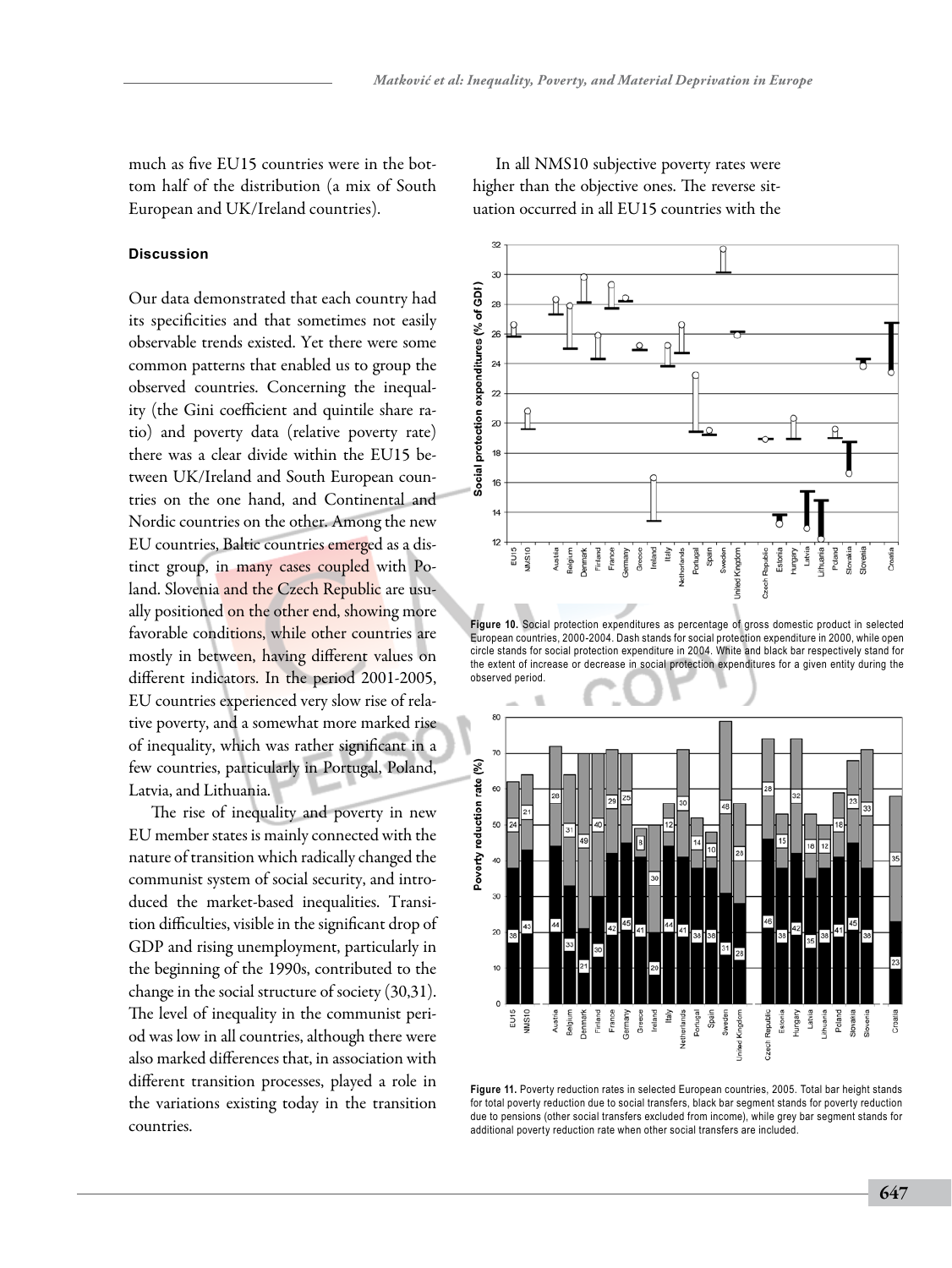exception of Greece. Wider differentials between objective and subjective poverty rates in the NMS10 might be influenced by more factors. First, as citizens in the NMS10 live in poorer living conditions, their aspirations to a better material standard of living have been much more pronounced. Second, according to the so called emulation hypothesis, subjective perceptions of material well-being are much more strongly associated with patterns of imitation of the reference group than with real financial capacities (32). Third, all post-socialist countries experienced the rise in inequality and an economic differentiation in a short period of time, which created an impression of sharp inequalities and social injustice. Besides, some elements of socialist legacy, like egalitarianism and paternalism, were still relatively strong (33).

This study showed that the relationship between income poverty and non-monetary deprivation was not clear cut and that income poverty rates themselves can sometimes be confusing or misleading. For example, differences in relative poverty rates between EU countries are small, but deprivation indicators point to much wider gaps. Therefore, it is necessary that income poverty indicators are followed by other indicators of living standard. Many authors argue that most poverty lines (be they absolute or relative, objective, or subjective) are linked to the concept of income poverty. In contrast to this, the approach of deprivation reflects multi-dimensional character of poverty. The deprivation method attempts to measure poverty through non-possession/non-use of certain goods/services and non-participation in certain activities. It is important to point out that non-possession or non-participation is not voluntary ("enforced lack of necessities"). However, the deprivation method is not non-problematic. The first challenge is how to choose "necessities" (goods, services, activities) the lack of which unambiguously indicates poverty. Townsend (3) preferred objective approach (necessities specified by experts), while Mack and Lansley (34) developed the consensual and subjective one (enforced lack of goods/services/activities which at least 50% of the population regard as necessary). Townsend and Gordon (35) argue that "criteria of need therefore to be sought externally to social perception." "Consensual assessment" of the population about standard of living is valuable, but is not enough. Therefore, the main problem of the deprivation method is an arbitrary choice of items and variability of the poverty line. Besides, the analysis of results obtained by using deprivation standards is very complex, as well as international comparisons. Findings from poverty studies suggest that income poverty and deprivation poverty are not identical concepts and that there is a significant mismatch between income approach and life-style deprivation (36-40). All poor people are not deprived in terms of necessities. Therefore, most scientists support an approach which would combine income with deprivation indicators (the poor would be those who have both low income and low standard of consumption).

The efficiency of social transfers in the reduction of poverty is one of the main indicators of any given type of welfare regime. Together with social expenditures, it indicates the willingness and ability of states to increase the well-being of its citizens. Our data on poverty reduction rates in old member states showed that lower reduction rates were noticed in liberal countries such as UK/Ireland and South European countries (Greece, Italy, Portugal, and Spain). It is interesting to note that although Sweden has the highest reduction rate, there are no much differences between other Nordic (Finland, Denmark), and Continental countries (like Germany, France, or Austria). Despite lower social expenditures, with the exception of Baltic states, new member states had pretty high poverty reduction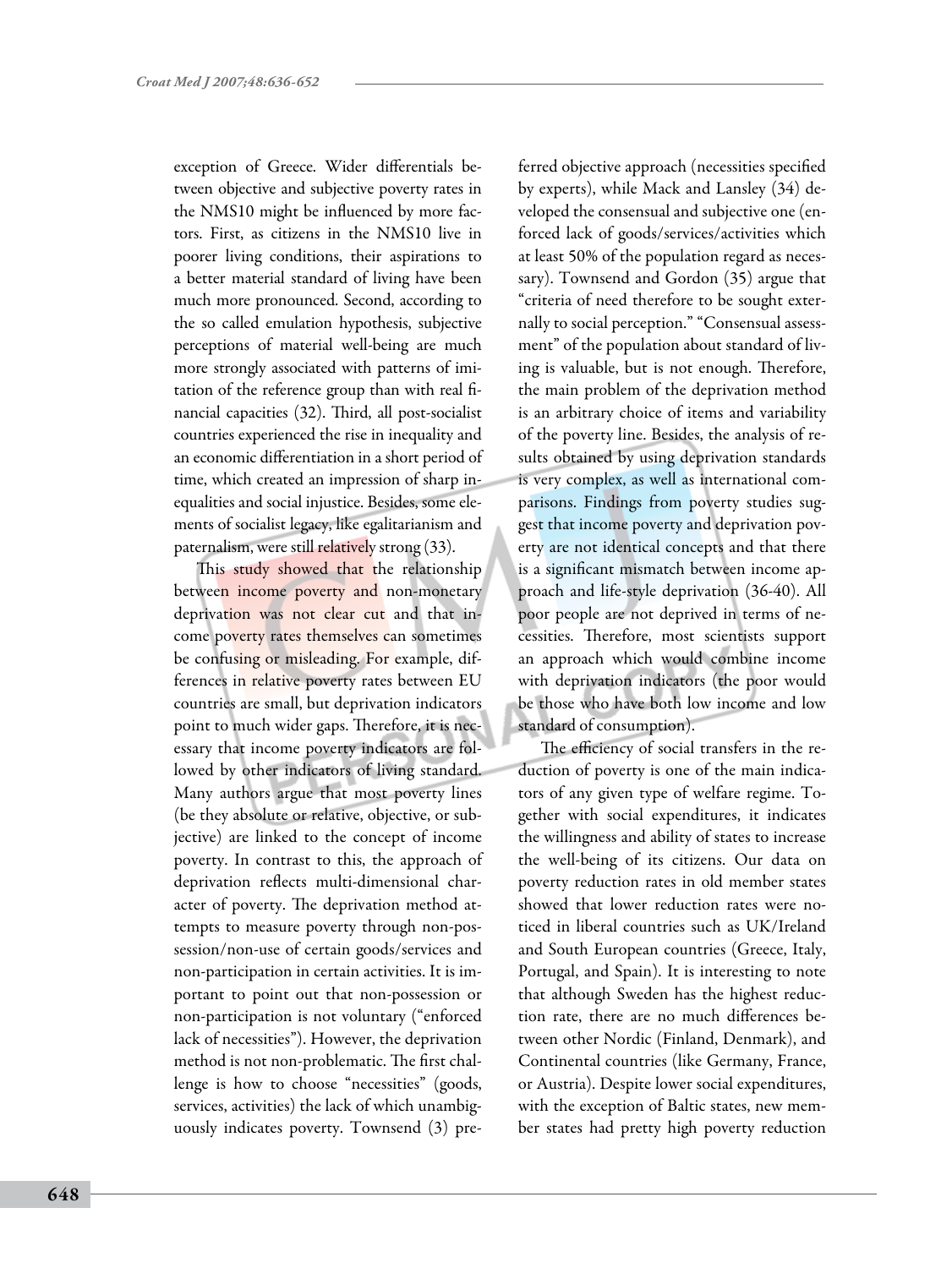rates. So far, Croatian pension expenditures have been very inefficient in reducing poverty, but other social transfers, although comprising much lower share in social expenditures, were among the most efficient in Europe in respect of reducing poverty rate (15).

There is also a lot of discussion in the literature about trends in social expenditures in general, and particularly among the countries which joined the EU in the 1980s, and which later started to develop their public welfare programs. Our data confirmed differences in social expenditures between different countries but we noticed a certain degree of convergence among EU15 countries and even a slow rise in expenditures, which is a continuation of the trend already observed in the 1990s, and described as a catch-up process inside which the former laggards try to catch up and expand public provision (41). Contrary to the catch-up process in old EU member countries, our data showed a decrease in social expenditures in many of countries which joined the EU in 2004. This was particularly the case in Latvia, Lithuania, Croatia, and Slovakia, but happened as well in Slovenia and Estonia, although to a much lower degree. The relative drop of expenditures can be partly explained by a faster rise of the GDP in the majority of new EU states in the last years, but it is important to note that in Baltic states this was happening in the context of generally very low expenditures. Due to different historical reasons, new EU member states had very low social expenditures, with the exception of Croatia and Slovenia, countries with a common legacy of relatively developed social security programs during the communism, particularly in the field of pensions and health care. In the Croatian case, higher social expenditures were partly connected with expenditures for war victims and veterans. Data on expenditures might support criticism by social policy scholars who indicated that during the EU negotiations

too much emphasis was put on the economic reconstruction and the need for lower public and social expenditures in order to boost economy. This was done with little regard to the fact that the EU is also a social model with firm social values, and despite the fact that the transition generated social policy problems (42). There were, however, opinions that the catch-up in a case of old EU members started after joining the EU club, and that the same can be expected with new EU member states (43), although recent data are not so convincing in support of this hypothesis. Still, further data and longer period of time are needed in order to detect possible catch-up process for some of the new EU states.

Although criticized by many scholars as an approach which is too narrow to embrace all the different social policy issues, the literature on social policy still relies heavily on Esping-Andersen welfare state models which differentiate between social-democratic or Nordic countries (like Sweden), liberal countries (UK/Ireland), and Continental or conservative-corporative (like Germany) (16,17). Social-democratic countries exhibit high level of public and social expenditures, considerable state provision in social services, comprehensive protection from social risks, and high level of poverty reduction. In liberal countries public and social expenditures are rather low, the role of state is moderate and, consequently, social security is to greater extent provided from market and family arrangements. These countries also have higher poverty rates. Continental Europe is in between these two groups concerning expenditures and poverty rates, and in these countries social security is based upon stable employment of the breadwinner and contribution based insurance, while the family is also important for security of its members. Although South European countries share many similarities with continental Europe, due to specific historical reasons, they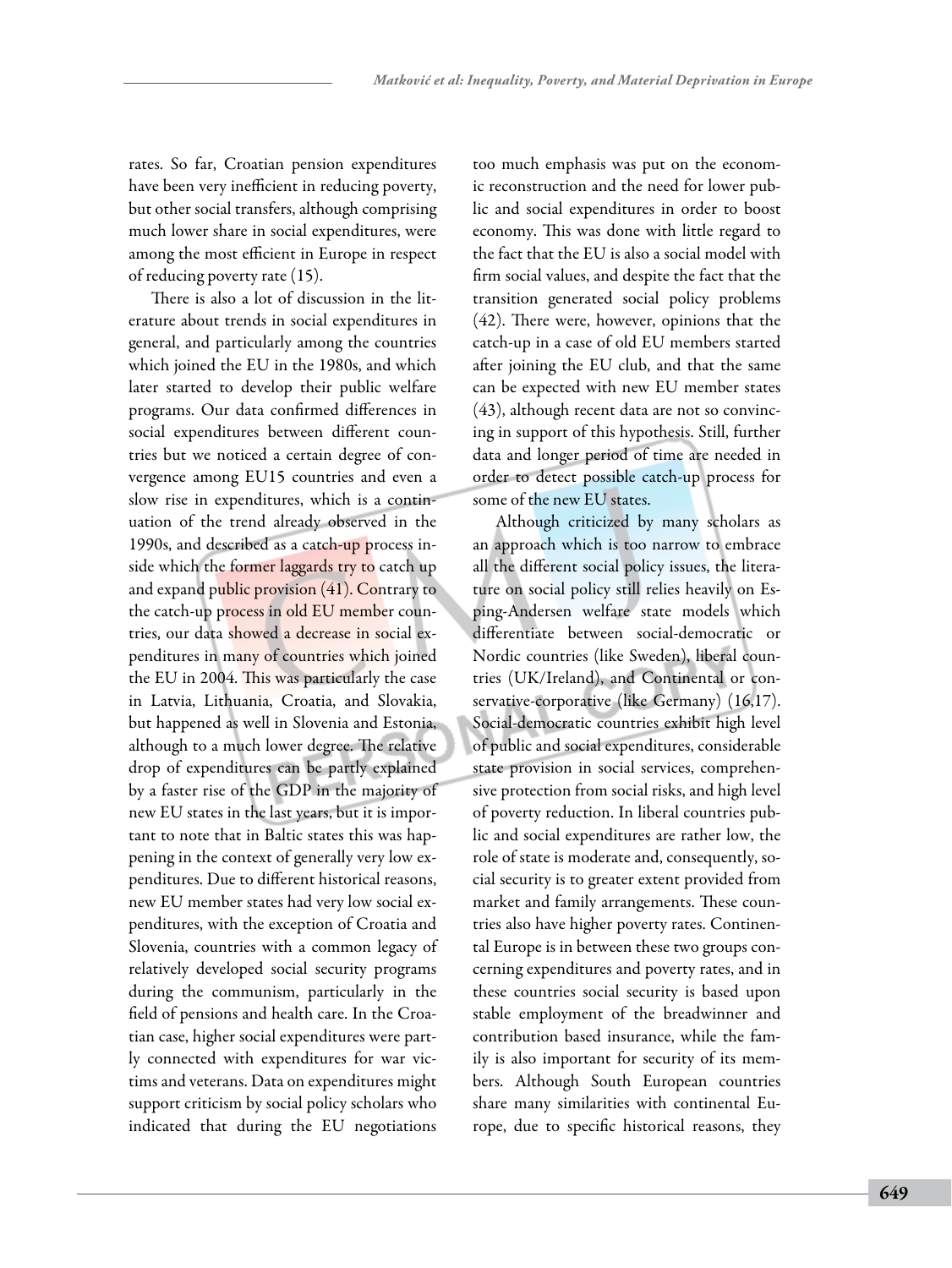are usually considered a separate model (44). Post-communist countries have still not been researched in terms of welfare models, even though there were some attempts to construct Eastern Europe model. Some countries, particularly those approaching the EU in the 1990s, had been at the same time exposed to European social democrats' and Christian democrats' ideas but also to IMF or World Bank liberal and residualist ideas (19).

Our analysis to a certain degree confirmed the relevancy of the welfare model approach, although considering poverty rates and inequality data there is no much difference between countries belonging to social-democratic and conservative-corporative welfare models. On the other hand, we confirmed the specificities of liberal and South European countries, which still compose distinct groups. Differences among post-communist countries proved to be so deep and consistent that is not justified to speaking generally about the NMS. This is further confirmed by our ranking of countries, which can provide useful additional insights, as welfare model approach concentrates on important features in construction of models and consequently ignores many details. The presented ranking also accounts for recent changes, like those in Portugal, which experienced a dramatic rise in inequality in the last five years. Still, new studies are needed which would combine different indicators in order to detect consistent patterns among EU welfare states, and in particular, among post-communist countries, which have not been researched enough yet.

This study could be relevant for policy makers in the field of combating poverty and social exclusion, because Croatia only started to formulate its policy on poverty. Although due to the transition and war Croatia experienced a large increase in different social problems, there was not a single anti-poverty program during the 1990s. Welfare schemes through which all the common social risks were to be addressed (pensions, health, unemployment, social assistance) were inherited from the socialist regime and barely modified. The first "Program combating poverty and social exclusion" was passed by the Croatian Government in 2002, which was built on data available at that time. It was declaratory in its nature, implemented only partly, and not subjected to any evaluation at all (45). In line with the EU negotiation process, and based on newly acquired and analyzed data, Croatia started to prepare jointly with the European Commission a new so-called Joint inclusion memorandum (JIM), a comprehensive program against poverty and social exclusion. According to the Treaty of Amsterdam, Lisbon agenda, and further EU Council decisions, JIM is obligatory for all member states and is based on the so-called open method of coordination (OMC) (46). This process started in Croatia for the first time in October 2005, and following the massive consultation process with several ministries, regional and local governments, social partners, welfare institutions, and civil society organizations and experts, JIM was signed by the Croatian Government and the European Commission in March 2007 (47). An implementation process has started, and an evaluation based on firm data will subsequently show the success of this process.

The concept of human development is connected with human capabilities, with what people can do and what they can be. However, the development of these capabilities is constrained when people are poor, ill, or discriminated (48). This article demonstrated that poverty in some, particularly post-socialist countries, is widespread and can seriously limit human development. Therefore, it is important to research and monitor different aspects of poverty in order to advance human development.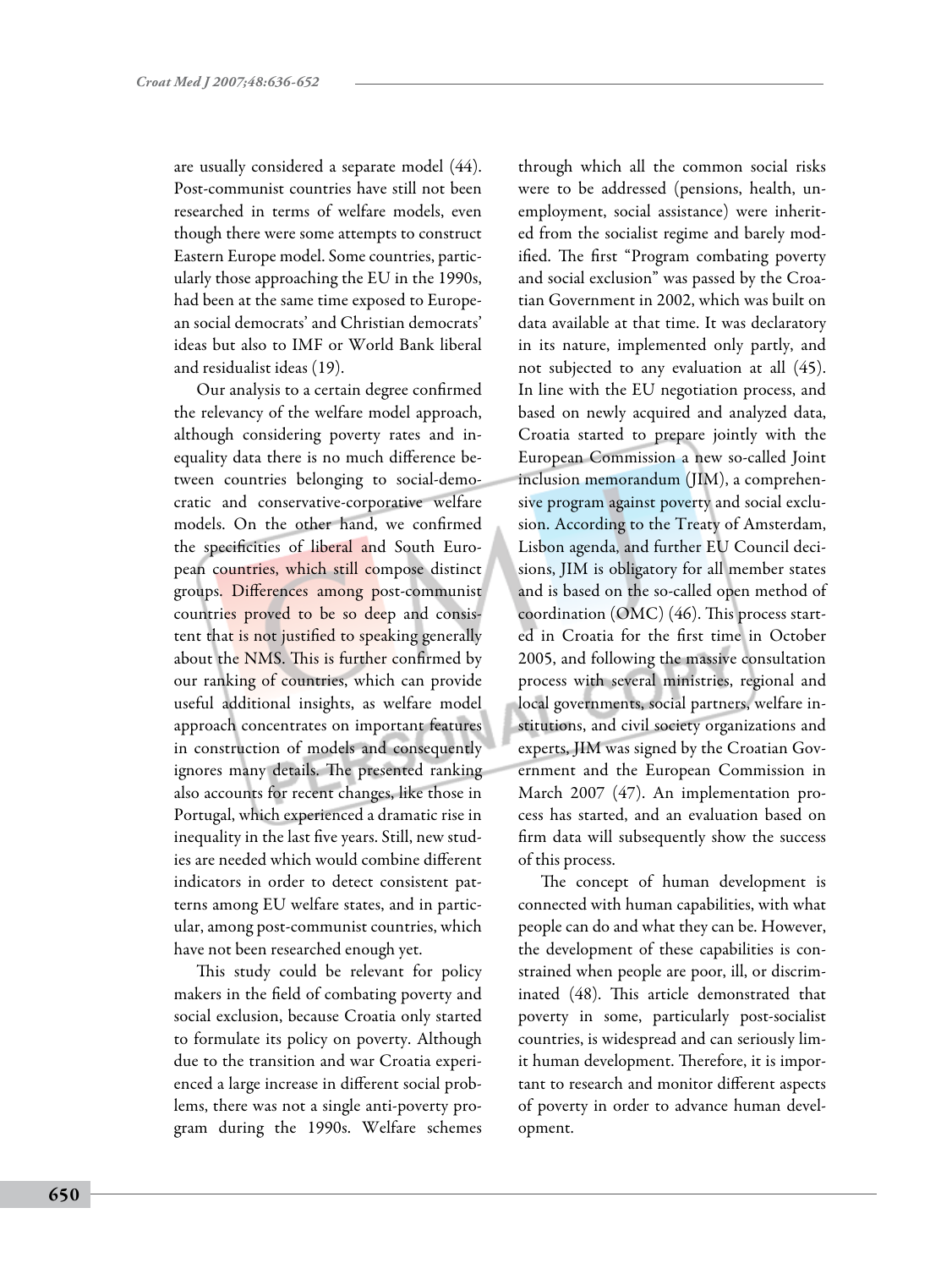#### **Acknowledgments**

We thank UNDP Croatia for the data from the 2006 EQLS for Croatia and made it possible the access to EQLS databases for EU countries. This work was supported by the Ministry of Science, Education, and Sport of the Republic of Croatia, the scientific project "Social cohesion indicators and development of Croatian social model" (No. 066-0661686-1432).

#### **References**

- Rainwater L. Poverty and equivalence as social constructions. Luxembourg Income Study Working Paper 91. Syracuse (NY): Center for Policy Research, The Maxwell School; 1990.
- 2 Becker S. Responding to poverty. London: Longman; 1997.
- 3 Townsend P. Poverty in the United Kingdom. Harmondsworth: Penguin Books; 1979.
- 4 Gordon D, Adelman A, Ashworth K, Bradshaw JR, Levitas R, Middleton S, et al. Poverty and social exclusion in Britain. York: Joseph Rowntree Foundation; 2000.
- 5 Fouarge D. Poverty and subsidiarity in Europe. Minimum protection from an economic perspective. Cheltenham (UK): Edward Elgar; 2004.
- 6 Alcock P. Understanding poverty. London: Macmillan; 1993.
- Šućur Z. Poverty: theories, concepts, and indicators [in Croatian]. Zagreb: Pravni fakultet; 2001.
- Ravallion M. Poverty lines in theory and practice. Living Standards Measurement Study Working Paper 133. Washington (DC): World Bank; 1998.
- 9 Ravallion M. Poverty comparisons. Chur (Switzerland): Harwood Academic Publishers; 1994.
- 10 World Bank. Croatia economic vulnerability and welfare study. Washington (DC): World Bank; 2000.
- 11 Croatia UNDP. Human development report Croatia 2002. Zagreb: Institute of Economics; 2003.
- 12 Ervik R. The redistributive aim of social policy: a comparative analysis of taxes, tax expenditure transfers and direct transfers in eight countries. Luxembourg Income Study Working Paper Series 184. Luxembourg: CEPS/INSTEAD; 1998.
- 13 Korpi W, Palme J. The paradox of redistribution and strategies of equality: welfare state institutions, inequality and poverty in the Western countries. Am Sociol Rev. 1998;63:661-87.
- 14 Awad Y, Israeli N. Poverty and income inequality: an international comparison, 1980s and 1990s. Luxembourg Income Study Working Paper No. 166. Luxembourg: CEPS/ INSTEAD; 1997.
- 15 Šućur Z. Poverty and social transfers in Croatia. Financial Theory and Practice. 2005;29:17-38.
- 16 Esping-Andersen G. The three worlds of welfare capitalism. Cambridge: Polity Press; 1990.
- 17 Esping-Andersen G. Social foundations of postindustrial economies. Oxford: Oxford University Press; 1999.
- 18 Arts W, Gelissen J. Three worlds of welfare capitalism or more? A state-of-art report. J Eur Soc Policy. 2002;12:137- 58.
- 19 Deacon B. Eastern European welfare states: the impact of the politics of globalization. J Eur Soc Policy. 2000;10:146-61.
- 20 Kapteyn A, Kooreman P, Willemse R. Some methodological issues in the implementation of subjective poverty definitions. J Hum Resour. 1988;23:222-42.
- 21 Walker R. Consensual approaches to the definition of poverty: toward an alternative methodology. J Soc Policy. 1987;16:212-26.
- 22 Ravallion M, Lokshin M. Subjective economic welfare. Policy Research Working Paper. Washington (DC): World Bank; 1999.
- 23 Halleröd B. The truly poor: direct and indirect consensual measurement of poverty in Sweden. J Eur Soc Policy. 1995;5:111-29.
- 24 Tsakloglou P, Papadopulos F. Poverty, material deprivation and multi-dimensional disadvantage during four life stages: evidence from the ECHP. In: Barnes M, Heady C, Middleton S, Millar J, Papadopulos F, Room G, et al. Poverty and social exclusion in Europe. Cheltenham, Northampton: Edward Elgar; 2002. p. 24-52.
- 25 Tsakloglou P, Papadopulos F. Aggregate level and determining factors of social exclusion in twelve European countries. J Eur Soc Policy. 2002;12:211-25.
- 26 Atkinson AB, Cantillon B, Marlier E, Nolan B. Taking forward the EU social inclusion process. Report. Available at: *[http://www.ceps.lu/eu2005\\_lu/report/final\\_report.pdf](http://www.ceps.lu/eu2005_lu/report/final_report.pdf)*. Accessed: September 18, 2007.
- 27 Central Bureau of Statistics. Poverty indicators, 2001 2003. First Release No 13.2.2/1. Zagreb: Central Bureau of Statistics of the Republic of Croatia; 2004.
- 28 Central Bureau of Statistics. Poverty indicators, 2004 2005. First Release No 14.1.2. Zagreb: Central Bureau of Statistics of the Republic of Croatia; 2006.
- 29 Arendt D. The Quality of life survey. Fieldwork technical report. Hilversum: Gfk INTOMART; 2003.
- 30 Manning N. Diversity and change in pre-accession Central and Eastern Europe since 1989. J Eur Soc Policy. 2004;14:211-32.
- 31 Zrinščak S. Social policy in the context of thorough social transformation of post-communist countries [in Croatian]. Revija za Socijalnu Politiku. 2003;10:135-59.
- 32 Šućur Z. Objective and subjective poverty in Croatia [in Croatian]. Revija za Socijalnu Politiku. 2006;13:237-55.
- 33 Županov J. The social legacy of communism. Drustvena Istrazivanja. 1996;5:425-53.
- 34 Mack J, Lansley S. Poor Britain. London: George Allen & Unwin; 1985.
- 35 Townsend P, Gordon D. What is enough? New evidence on poverty allowing the definition of a minimum benefit. In: Adler M, Bell C, Clasen J, Sinfield A, editors. The sociology of social security. Edinburgh: Edinburgh University Press; 1991. p. 35-69.
- 36 Halleröd B, Larsson D, Gordon D, Ritakallio VM. Relative deprivation: a comparative analysis of Britain, Finland and Sweden. J Eur Soc Policy. 2006;16:328-45.
- 37 Nolan B, Whelan CT. Resources, deprivation and poverty. Oxford: Oxford University Press; 1996.